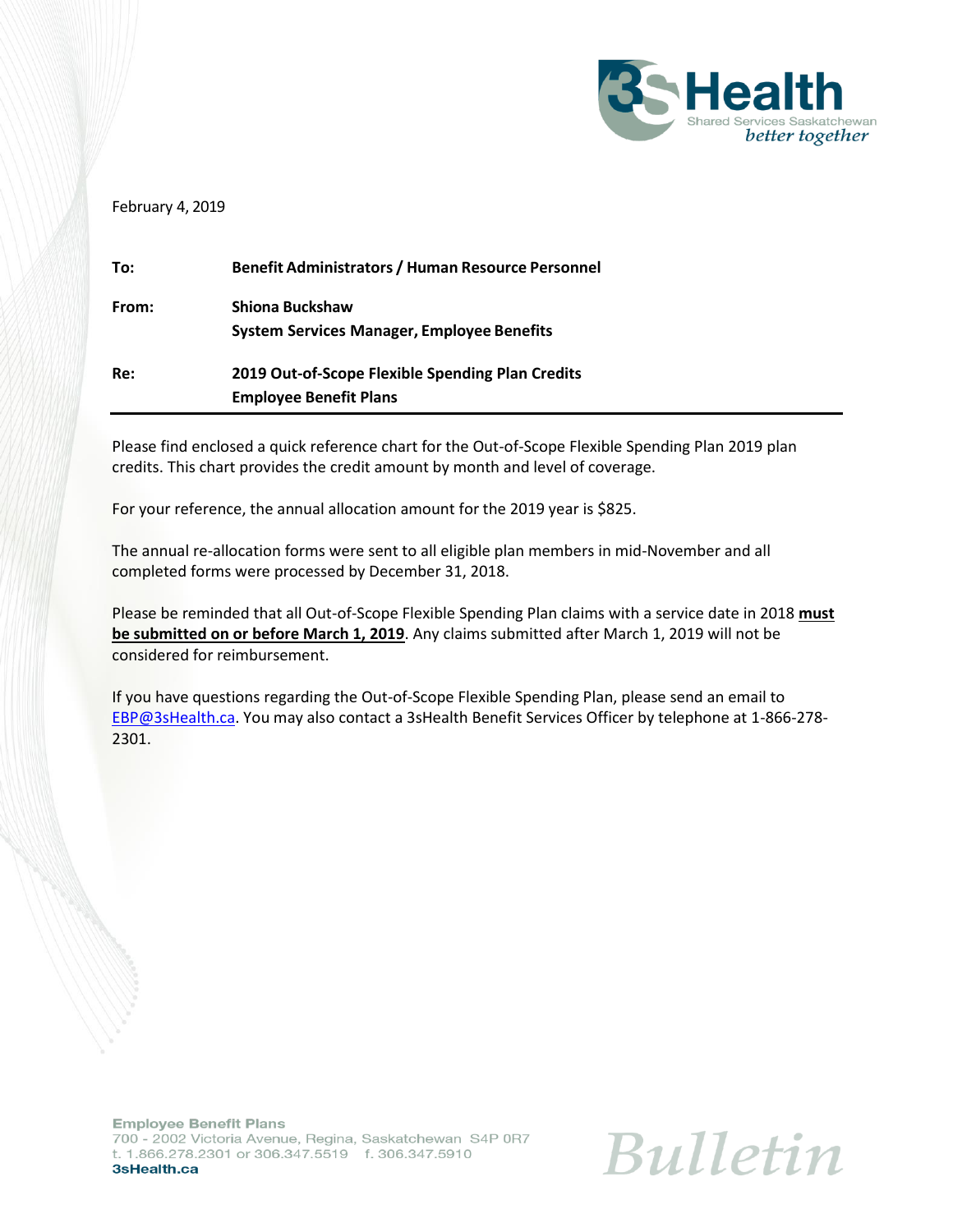

# 2019 Flexible Spending Plan Credits

As per plan guidelines, when an employee becomes eligible their credit amount is pro-rated based on the number of months remaining in the calendar year (excluding the month of eligibility even if they became eligible on the  $1<sup>st</sup>$  of the month). The calculations for 2019 are as follows:

#### **\$825 x level of coverage% x (remaining months/12 months in the year) = \$ credit amount**

# **Eligible in January 2019**

*(Eligibility dates from January 1st – 31st)*

| <b>Level of Coverage</b> | <b>Calculation</b>   | <b>Credit Amount</b> |
|--------------------------|----------------------|----------------------|
| 50%                      | \$825 x 50% x 11/12  | \$378.13             |
| 60%                      | \$825 x 60% x 11/12  | \$453.75             |
| 70%                      | \$825 x 70% x 11/12  | \$529.38             |
| 80-100%                  | \$825 x 100% x 11/12 | \$756.25             |

## **Eligible in February 2019**

*(Eligibility dates from February 1st – 28th)*

| <b>Level of Coverage</b> | <b>Calculation</b>   | <b>Credit Amount</b> |
|--------------------------|----------------------|----------------------|
| 50%                      | \$825 x 50% x 10/12  | \$343.75             |
| 60%                      | \$825 x 60% x 10/12  | \$412.50             |
| 70%                      | \$825 x 70% x 10/12  | \$481.25             |
| 80-100%                  | \$825 x 100% x 10/12 | \$687.50             |

# **Eligible in March 2019**

*(Eligibility dates from March 1st – 31st)*

| <b>Level of Coverage</b> | <b>Calculation</b>  | <b>Credit Amount</b> |
|--------------------------|---------------------|----------------------|
| 50%                      | \$825 x 50% x 9/12  | \$309.38             |
| 60%                      | \$825 x 60% x 9/12  | \$371.25             |
| 70%                      | \$825 x 70% x 9/12  | \$433.13             |
| 80-100%                  | \$825 x 100% x 9/12 | \$618.75             |

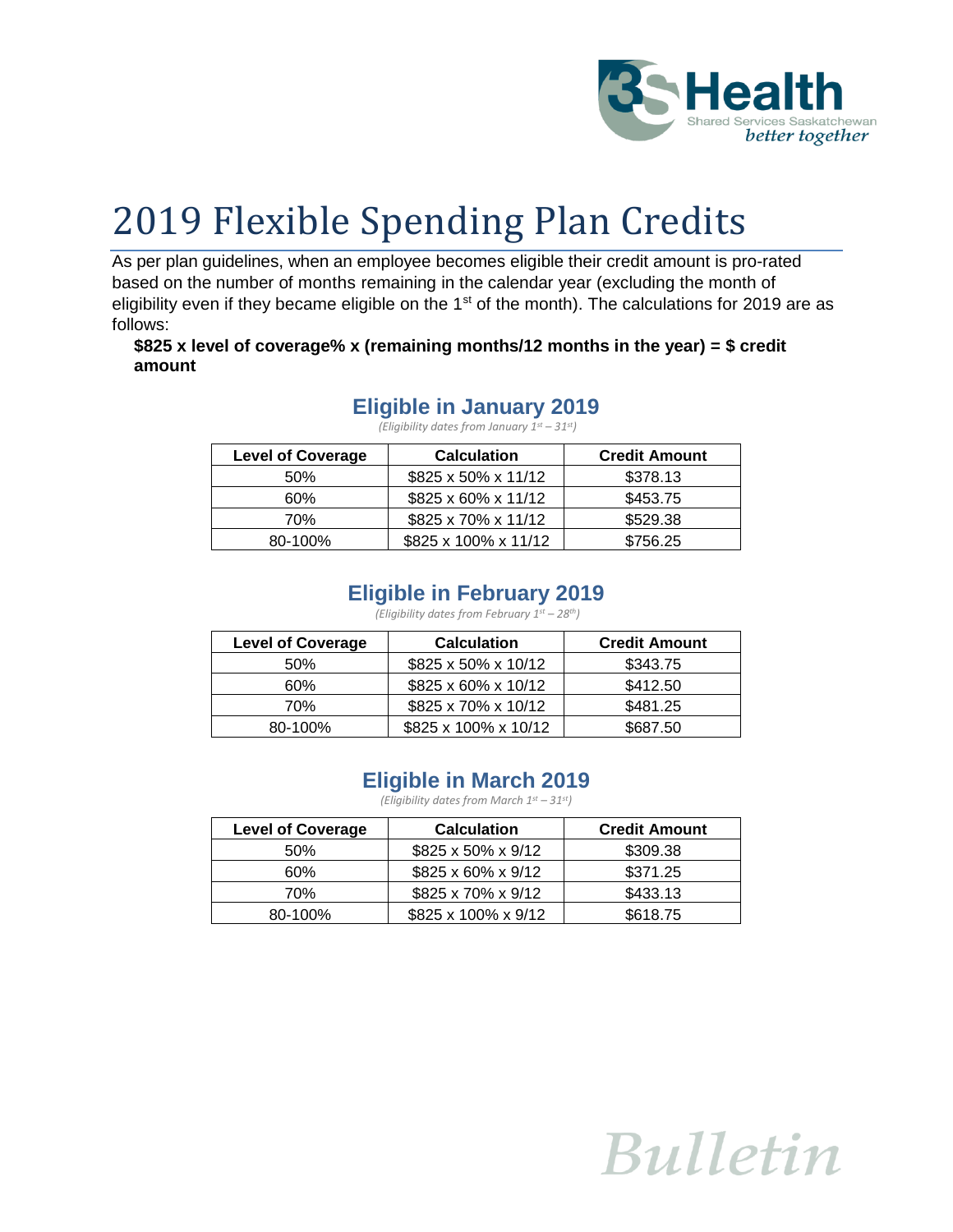

### **Eligible in April 2019**

| (Eligibility dates from April $1^{st}$ – 30 <sup>th</sup> ) |  |  |
|-------------------------------------------------------------|--|--|

| <b>Level of Coverage</b> | <b>Calculation</b>  | <b>Credit Amount</b> |
|--------------------------|---------------------|----------------------|
| 50%                      | \$825 x 50% x 8/12  | \$275.00             |
| 60%                      | \$825 x 60% x 8/12  | \$330.00             |
| 70%                      | \$825 x 70% x 8/12  | \$385.00             |
| 80-100%                  | \$825 x 100% x 8/12 | \$550.00             |

# **Eligible in May 2019**

*(Eligibility dates from May 1st – 31st)*

| <b>Level of Coverage</b> | <b>Calculation</b>  | <b>Credit Amount</b> |
|--------------------------|---------------------|----------------------|
| 50%                      | \$825 x 50% x 7/12  | \$240.63             |
| 60%                      | \$825 x 60% x 7/12  | \$288.75             |
| 70%                      | \$825 x 70% x 7/12  | \$336.88             |
| 80-100%                  | \$825 x 100% x 7/12 | \$481.25             |

### **Eligible in June 2019**

*(Eligibility dates from June 1st – 30th)*

| <b>Level of Coverage</b> | <b>Calculation</b>  | <b>Credit Amount</b> |
|--------------------------|---------------------|----------------------|
| 50%                      | \$825 x 50% x 6/12  | \$206.25             |
| 60%                      | \$825 x 60% x 6/12  | \$247.50             |
| 70%                      | \$825 x 70% x 6/12  | \$288.75             |
| 80-100%                  | \$825 x 100% x 6/12 | \$412.50             |

# **Eligible in July 2019**

*(Eligibility dates from July 1st – 31st)*

| <b>Level of Coverage</b> | <b>Calculation</b>  | <b>Credit Amount</b> |
|--------------------------|---------------------|----------------------|
| 50%                      | \$825 x 50% x 5/12  | \$171.88             |
| 60%                      | \$825 x 60% x 5/12  | \$206.25             |
| 70%                      | \$825 x 70% x 5/12  | \$240.63             |
| 80-100%                  | \$825 x 100% x 5/12 | \$343.75             |

# **Eligible in August 2019**

*(Eligibility dates from August 1st – 31st)*

| <b>Level of Coverage</b> | <b>Calculation</b>  | <b>Credit Amount</b> |
|--------------------------|---------------------|----------------------|
| .50%                     | \$825 x 50% x 4/12  | \$137.50             |
| 60%                      | \$825 x 60% x 4/12  | \$165.00             |
| 70%                      | \$825 x 70% x 4/12  | \$192.50             |
| 80-100%                  | \$825 x 100% x 4/12 | \$275.00             |